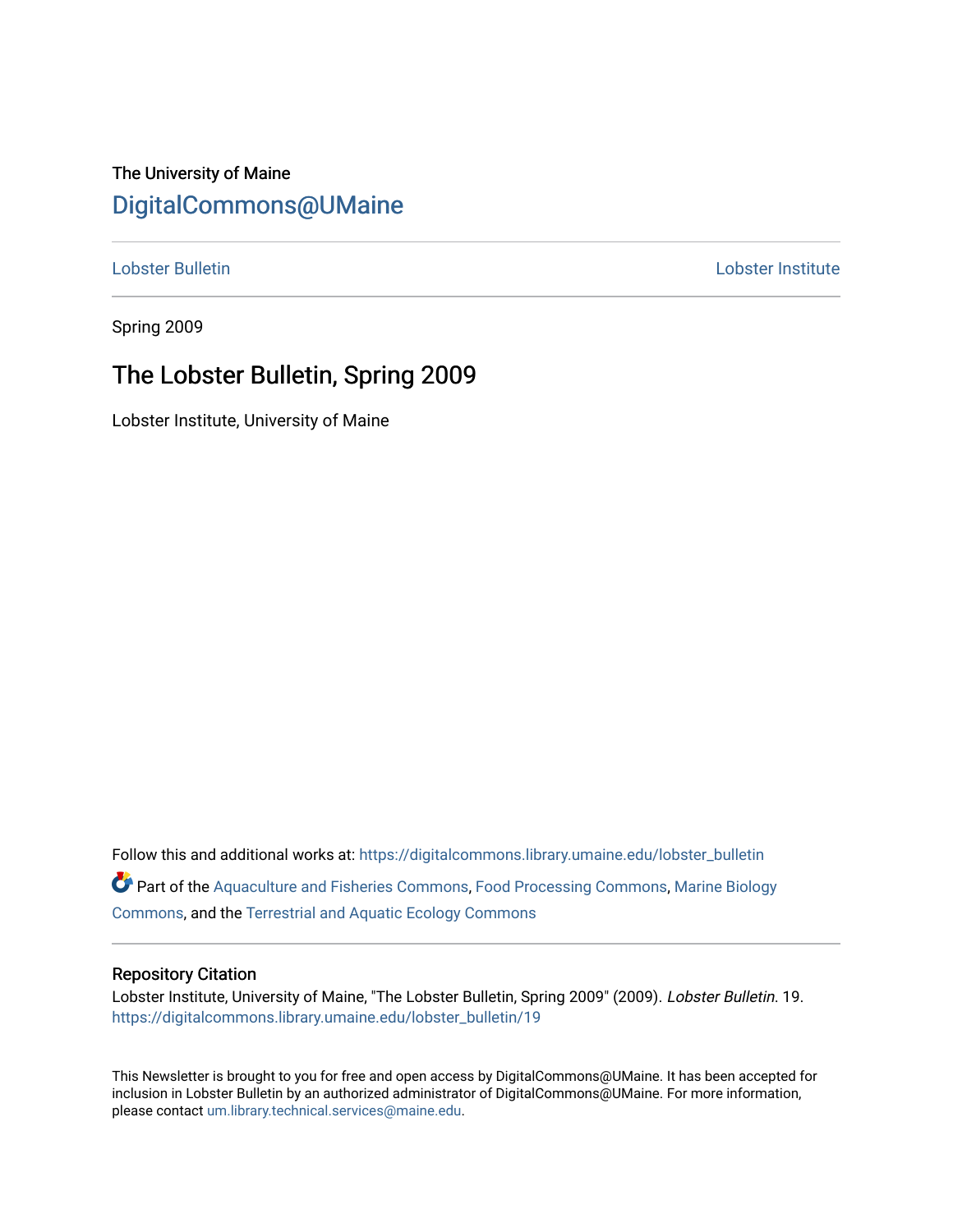

## **Spring 2009**

*"News, research updates, and information on lobsters and the lobster industry."*

## **Published by the Lobster Institute**

**"Protecting and conserving the lobster resource, and enhancing lobstering as an industry…and a way of life."** 

## **Canadian Officials May Consider Ban of Floating Rope**

 According to a report by Randy Boswell of Canwest News Service (2/19/09), Canadian fisheries officials are considering follow the U.S. in banning the use of floating rope on lobster traps, which has been implicated in entanglements of the endangered North Atlantic right whale. Just such a regulation was imposed by the U.S. National Marine Fisheries Service on April 6, despite a vigorous campaign by Maine lobstermen and the Maine Department of Marine Resources against the measure.

 'It's definitely on our radar,' said Harvey Millar, a senior official with the federal Department of Fisheries and Oceans (DFO) in New Brunswick.

 North Atlantic right whales migrate in the winter to calving grounds in the southeast U.S. from coastal Atlantic Canada and New England. Conservation organizations in both the U.S. and Canada have argued that eliminating floating rope is needed to protect these migrating whales and other large whales from the risk of entanglement in fishing gear in the Gulf of Maine.

 In January, Canadian Whale Institute spokesman Jerry Conway, a former top DFO official, told Canwest that Canada should match the U.S. rules mandating the use of 'sinking groundlines' to reduce entanglements.

 The Canwest report quoted Millar as saying, "We both (Canada and the U.S.) have the same objective, to do everything we can for the right whale. We're not absolutely positive that fixing the line is necessarily going to be the right way or the best way. But we're exploring that option." He noted the Canadian lobster fishery has implemented a warning system through which fishermen and federal officials share information about right whale sightings and move lobster traps 'to keep the path clear' for the huge animals.

 Another major difference between Canada and the U.S., said Millar, is that most North Atlantic right whales have begun their annual southward migration before the lobster fishing season starts in mid-November.

(From SEAFOOD.COM NEWS [Canwest News Service] Feb 19, 2009) **as a set of the set of the set of the set of the set of the set of the set of the set of the set of the set of the set of the set of the set of the set of the set of the set of the set of the set of the set of t** 

#### **Sustainability Labeling & Traceability Trigger Much Discussion at Lobster Institute's 2009 Canadian/U.S. Lobstermen's Town Meeting**

 Lobstermen from both Canada and the United States gathered in Saint John, New Brunswick on March 27 & 28 for the Lobster Institute's sixth annual Canadian/U.S. Lobstermen's Town Meeting. The Town Meeting is designed as an industry-wide gathering of lobstermen, lobster dealers and distributors, scientists and other interested parties coming together to discuss topics of direct concern to the fishery and the lobster industry. Nearly 50 people were in attendance from throughout the commercial lobstering areas in the U.S. and Canada. Lobstermen were asked to share their thoughts, concern, questions, and experiences. The suggested focus for the meeting was, "The status of the resource: what is on the horizon?" While there was some talk of water quality and the possible effects on lobsters from electromagnetic fields generated by offshore power cables, the topics uppermost on most people's minds were sustainability labeling, marketing, and traceability requirements – and this was reflected in the conversation.

#### **– cont. on page 2**

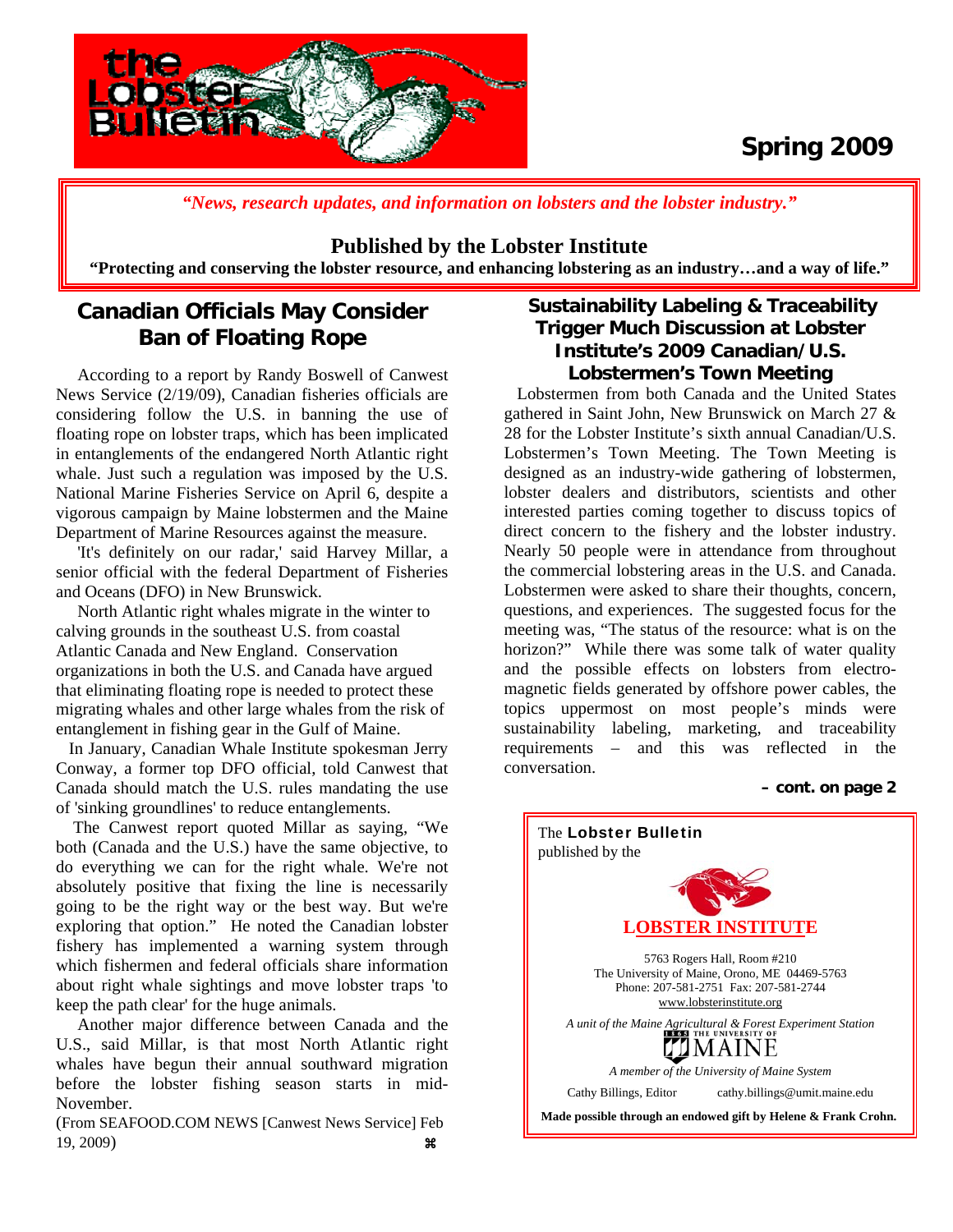### **Lobstermen's Town Meeting -- cont. from page 1**

During the course of discussion, all agreed that being able to claim that the lobster fishery is sustainable would be a valuable and almost necessary marketing tool. How to substantiate that claim and label the product triggered considerably more debate.

 Obtaining certification of sustainability for the lobster fishery in various regions through the Marine Stewardship Council (MSC) was widely discussed. It was noted that both the lobster fishery in LFA 41 in Nova Scotia and the Maine fishery are both being reviewed for certification through MSC. In the case of the Maine fishery, it was noted that a select group of people with private funding were pursuing the MSC certification and that there was no consensus in the industry that this was the best course of action. There was a great deal of concern raised by lobstermen and dealers alike about paying to receive certification from an "outside company" (MSC is based in London, England). Part of the concern centered on what would happen if certification was granted initially but was later revoked. As Jon Carter, a lobsterman from Bar Harbor, Maine put it, "the idea scares the hell out of me."

 Others questioned if MSC would only mean more money for retailers and distributors, while the boat price for lobstermen would not increase no matter what their sustainability practices were.

 The concept of "self-certification" as an alternative to MSC and other "outside" certifying companies was also discussed at length. "Self-certification" would entail promoting all of the conservation measures and fishing regulations, historically and currently, which have kept the commercial lobster fishery vital for nearly 150 years. It was noted that these regulations, by design, are based on the "best available science", and references for pertinent scientific studies could be cited as part of the "self-certification" process.

 Dana Rice, co-chairman of the Town Meeting Planning Committee and a lobsterman and dealer from D. B. Rice Fisheries in Bunker's Harbor, Maine, called for a straw poll on how people felt about MSC certification versus "self-certification". A show of hands indicated that the majority of the nearly 50 people in attendance favored "self-certification."

 A call for exploring a joint marketing effort between the U.S. and Canada was also raised, as it had been at the 2008 Town Meeting in Portland, Maine. The Lobster Institute reported that it is currently developing a feasibility study to explore the benefits and pitfalls of implementing such an effort. Catherine Lessard, a graduate student in Resource Economics and Policy at University of Maine, who has an undergraduate degree from Université Laval (Québec) in Agricultural Economics and Management, will be developing this project. Several people suggested that dealers and

lobstermen on both sides of the border contribute a few cents per pound of lobsters sold into a fund to allow the fishery in both nations to work together to come up with a North Atlantic lobster promotion campaign.

 Traceability was another topic that elicited much discussion. It was suggested that many lobstermen look at traceability strictly as a marketing tool, used to facilitate branding. While it can be used for this purpose, it appears traceability may soon be a more pressing issue as a food safety requirement for international and inter-state shipping. The objective for traceability in this instance would be to track lobsters from boat to plate in order to facilitate trace-back should concerns be raised about quality control and food safety. Lobstermen from Canada noted that having a reliable system in place for traceability might soon be required by the European Union for lobster imports. Others noted that this movement may quickly emerge in the U.S. as well, and that preparing for such an eventuality now would be in the best interest of the lobster industry.

 As the meeting closed, fishermen commended the Lobster Institute for the format of the Canadian/U.S. Lobstermen's Town Meeting, stating that cross-border dialogue was beneficial for the industry and resource as a whole. Those in attendance encouraged one another to bring a friend, or sponsor a young lobsterman to come with them to the 2010 Town Meeting.

 Darden Restaurants and Fisheries Products International/Highliner Foods were both recognized for their continuous sponsorship of the Lobster Institute's Canadian/U.S. Lobstermen's Town Meeting every year since its increption in 2004. Other sponsors recognized included: Downeast Lobstermen's Association; East Coast/Paturel; Lobster Gram, Inc.; Maine Import/Export Lobster Dealers Association; Maine Salt Company; and Riverdale Mills.

 As always, the Town Meeting session was recorded, and the Lobster Institute will make a CD or written reports available to interested parties. In addition, a summary report and full transcript will be made available on the Lobster Institute's Web site at www.lobterinstitute.org as soon as they are compiled. Contact Deb Seekins at 207-581-1443 or deb.seekins@umit.maine.edu for information.  $\bullet$ 



Check out the Lobster Institute website at www.lobsterinstitute.org, providing the definitive site for lobster information …… with nearly 200 links.

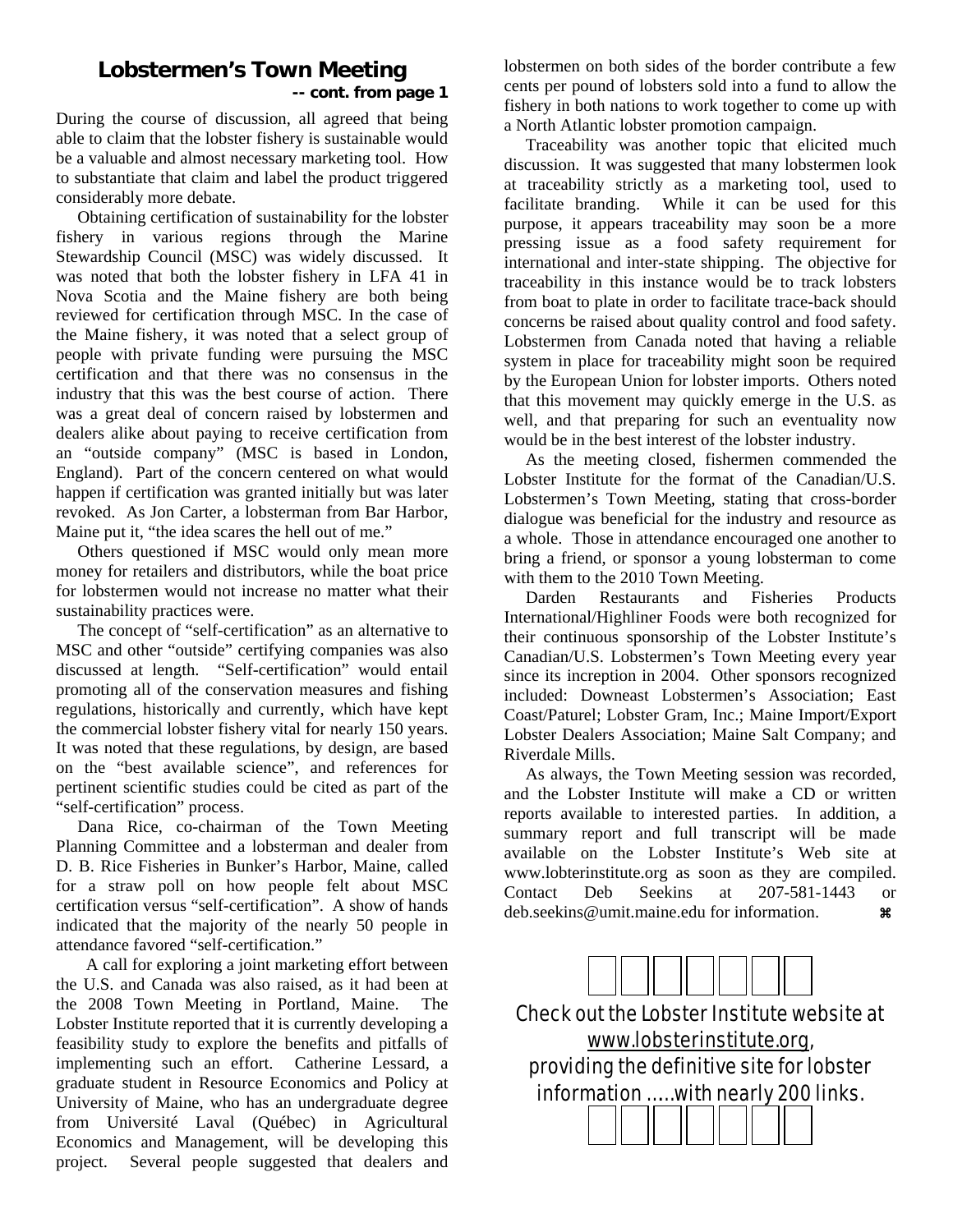**Contact us at 207-581-2751 if you would like to sponsor our "Research Report" and see your logo here!** 



# **Research Report**

*Readers may contact the Lobster Institute for more detailed information on any of these projects.*

- **FSRS Lobster Recruitment Index** A summary of results from the Fishermen & Scientists Research Society 2007-2008 Lobster Recruitment Index was published in the FSRS Winter 2009 newsletter. The summary, which began in the spring of 1999, is designed to study the change in abundance of juvenile lobsters that will be recruited into the lobster fishery. Volunteer fishermen count, sex, and measure the size of lobsters from their science traps and record them in a logbook. Each participant receives a minilog temperature gauge, which they attach to one of the science traps where it will record bottom temperatures around the trap. This study includes Lobster Fishing Areas (LFAs) 27-35. From October to February there were 71 participants, 3,845 traps hauled and 13,290 lobsters measured. From March-July there were 152 participants, 17,367 traps hauled, and 59,441 lobsters measured. Most areas saw a good sign of recruitment and prerecruit sizes for the past season. Temperature averages were presented and varied over the different areas. The fall temperatures for 2007 were a bit cooler than the previous fall but warmed up again in the spring season for LFAs 33, 34, and 35. The spring temperatures for the other areas were a little bit warmer at the beginning of the season compared to the end of the season. (Excerpts from summary by Katie McGrath, Fisheries Technician, FSRS.)
- **American Lobster Stock Assessment 2009** A May 7 press release from the Atlantic States Marine Fisheries Commission reported that the 2009 peerreviewed stock assessment report indicates the American lobster resource presents a mixed picture, with record high stock abundance and recruitment throughout most of the Gulf of Maine (GOM) and Georges Bank (GBK), continued low abundance and poor recruitment in Southern New England (SNE), and further declines in recruitment and abundance in NMFS Statistical Area 514 (Massachusetts Bay and Stellwagen Bank) since the last assessment. The Peer Review Panel noted particular concern regarding the status of the stock throughout the SNE assessment area and within Area 514 and recommended that further restrictions are warranted for both areas. Despite current high levels of abundance and recruitment in GOM and GBK,

the Panel recommended "that managers be particularly vigilant of recruitment patterns in these stocks and stand ready to impose substantial restrictions should recruitments decline."

 The 2009 stock assessment used a new length-based model developed by Dr. Yong Chen of the University of Maine. This model increased the ability to predict changes in population length structure and account for changes in management measures. The model also incorporated more fishery independent survey data. The Panel noted improvements in commercial and fisheryindependent data efforts. However, states should be strongly encouraged to standardize collection of fisherydependent data and work toward mandatory universal coverage.

 Results showed current abundance of the GOM stock overall is at a record high when compared to the 26-year time series. Recent exploitation rates have been comparable to the past whereas recruitment has steadily increased since 1997. The exception is statistical Area 514, which has continued to experience high exploitation rates and declines in recruitment and abundance since the last assessment. Continued restrictions are warranted given persistent low recruitment and its negative effect on total abundance and potential egg production. Across GOM, recent effort levels are the highest observed since 1982 (both in number of traps and soak time) and further increases in effort are not biologically advisable.

 The new assessment showed current abundance of the GBK stock is at a record high compared to the 26-year time series and recent exploitation rates are at a record low. Recruitment has remained high in GBK since 1998. Sex ratio of the population in recent years is largely skewed toward females (~80% from 2005 to 2007) for unknown reasons. The Technical Committee noted that the stock could experience recruitment problems in the future if females are sperm-limited.

 The new assessment showed current abundance of the SNE stock is the lowest observed since the 1980s and exploitation rates have declined since 2000. Recruitment has remained low in SNE since 1998. Given current low levels of spawning stock biomass and poor recruitment further restrictions are warranted.

 A full copy of the release is available on the Lobster Institute's Web site at www.lobsterinstitute.org in the News section.